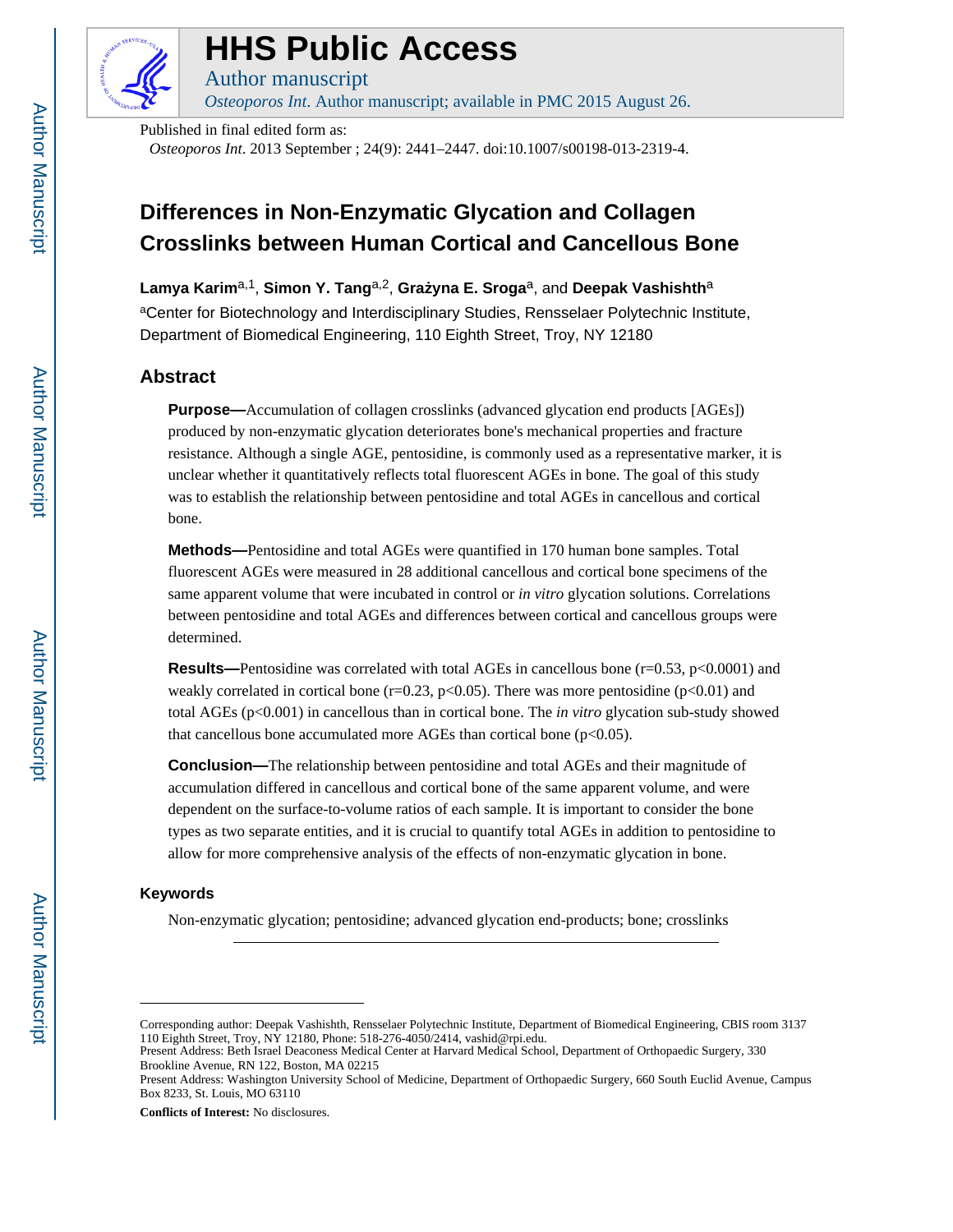# **Introduction**

Bone is subjected to a variety of molecular level modifications with aging that alters its extracellular matrix [1]. In particular, type I collagen, which comprises 90% of bone's organic matrix, undergoes numerous biochemical modifications including non-enzymatic glycation (NEG) [2, 3]. NEG in bone induces a cascade of biochemical processes, collectively known as the Maillard reaction, which involves a spontaneous interaction between an extracellular sugar-derived aldehyde group and, for example, the ε-amino group of collagen-bound hydroxylysine or lysine. The resulting glucosyl-lysine rearranges to form an Amadori product or Schiff base adduct, both of which undergo further reactions with other amino groups [3-5]. These processes produce a family of molecules known as advanced glycation end products (AGEs) that form as crosslinks within and across collagen fibers, and many of them are naturally fluorescent [3, 5, 6].

AGEs have been quantified by two different methods. The first method involves measurement of AGEs using a fluorometric assay in which AGEs are quantified based on bulk fluorescence and normalized to collagen content. The fluorometric method has been validated, showing significantly higher AGE content in *in vitro* glycated bone compared to non-glycated controls [7]. In contrast, the second method characterizes AGEs by a single crosslink, pentosidine. This method involves a high performance liquid chromatography technique that separates bone components based on their ionic properties using gradient elution, and ultimately, leads to isolation and determination of pentosidine concentration [8, 9]. Among the numerous non-enzymatic crosslinks in bone (e.g. pentosidine, glucosepane, methylimidazolium, glyoxalimidazolium, carboxymethyllysine, carboxyethyllysine) [10, 11], pentosidine is currently the most commonly measured AGE in bone [2, 3, 10].

The age-related degradation of bone's mechanical properties has been associated with the accumulation of pentosidine. Recent studies have shown that pentosidine explains up to 23% of the variation in bone fracture toughness [12] or as low as only 9% of the variance in trabecular ductility [13]. However, it is not known whether pentosidine quantitatively reflects the content of other AGEs that may also contribute to the overall effect of nonenzymatic glycation in bone. Given that pentosidine is present in small amounts in bone [5, 14], it is likely that other AGEs contribute to changes in bone fracture resistance. Thus, it is important to determine whether pentosidine measurement provides an overall assessment of the effects of NEG on bone [5, 13]. The accumulation of AGEs in bone is the net result of rate of formation by NEG and rate of removal by bone remodeling [3, 15]. Thus, the intrinsic differences in bone remodeling rates between cancellous and cortical bone would affect the AGEs removal rate, suggesting that crosslink presence may differ between cancellous and cortical bone due to their notably different turnover rates. These bone types also have different surface-to-volume ratios. It is possible that larger surface areas that provide increased contact between free floating sugars and amino acid residues on collagen may lead to amplified crosslink formation. These factors combined may alter the molecular profile of AGEs, and measures of pentosidine may not necessarily similarly represent total AGEs in both bone types.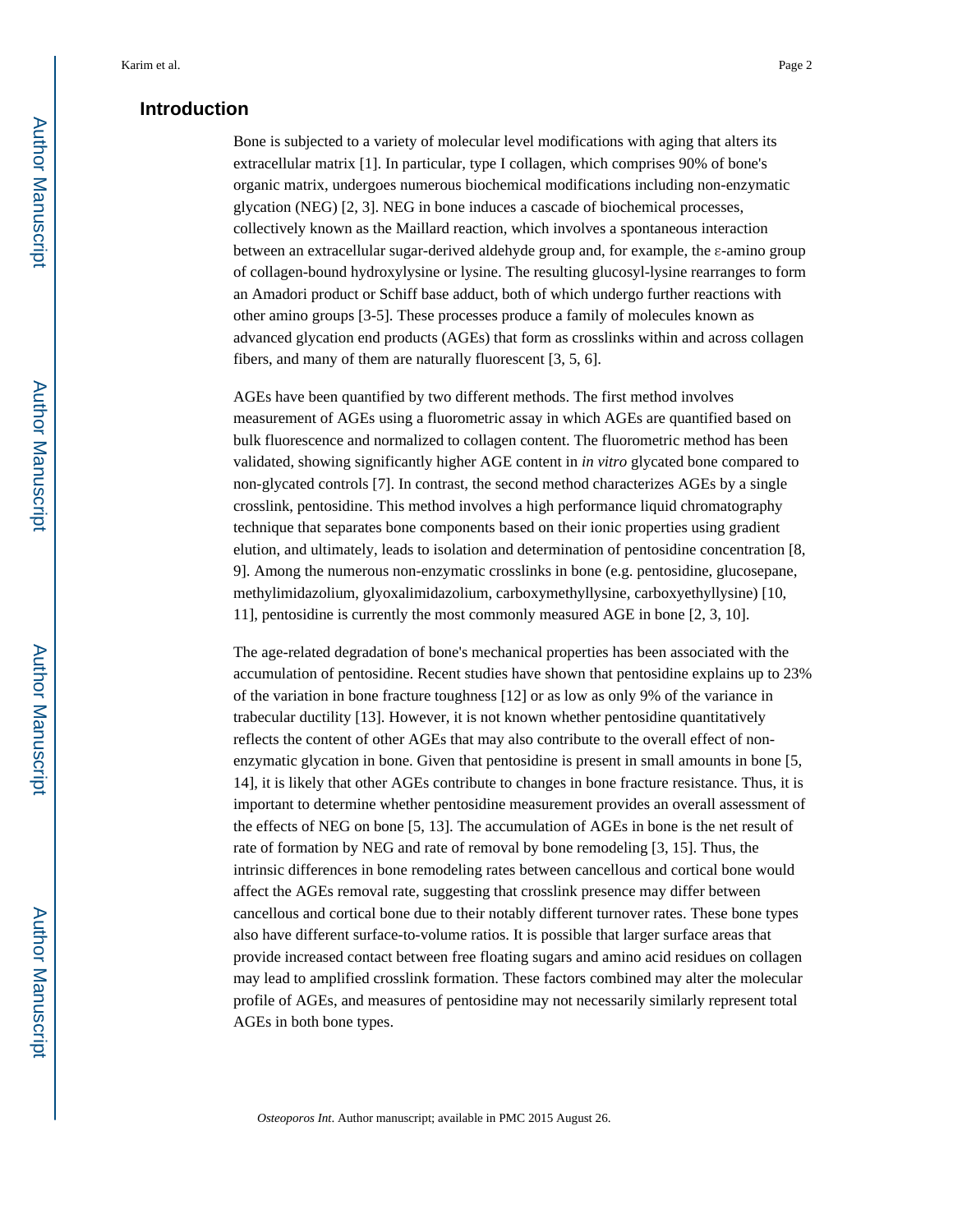To address the above concerns, cortical and cancellous bone specimens, obtained from adult human tibiae and femurs of varying ages were measured for pentosidine and total fluorescent AGE content. Additionally, an *in vitro* glycation sub-study was conducted on paired cancellous and cortical bone specimens of same apparent volume to validate *ex vivo*  results and determine whether differences in bone surface area alter the accretion of AGEs. Our goal was to establish the extent to which pentosidine can be used as a surrogate marker to represent total fluorescent AGEs in both cancellous and cortical bone, and to elucidate a possible mechanism for the differential accumulation of AGEs in the two bone types.

# **Methods**

#### **Specimen Collection**

A total of 170 bone specimens (79 cancellous, 91 cortical) were obtained from the proximal end of human tibiae (64 cancellous, 82 cortical) and femurs (15 cancellous, 9 cortical) from male and female donors (age range: 18 to 97, male n=94, female n=76). A subset of cancellous (n=31) and cortical (n=31) specimens were paired in order for direct comparison of AGEs between cancellous and cortical bone. All donors were tested negative for known bone metabolic diseases, and none of the donors were diagnosed with osteoarthritis (National Disease Research Interchange and International Institute for the Advancement of Medicine). These specimens were stored in saline at -80°C until used for quantification of pentosidine and/or total fluorescent AGEs.

#### **In Vitro Glycation**

An additional 28 human tibial cortical and cancellous bone specimens (14 pairs, age range: 34 to 70, average age: 50.4±13.0) were obtained. Specimens were cut into cubic structures with the same apparent volumes  $(2\times2\times2 \text{ mm}^3)$ . These specimens were randomly divided such that 1 pair of cancellous and cortical specimens from each donor were used as controls while a second pair was glycated. A glycation solution was made containing 25 mM εamino-n-caproic acid, 5 mM benzamidine, 10 mM N-ethylmaleimide, 30 mM HEPES, and 0.6 M ribose in Hank's buffer. The control solution was made in the same fashion but without any ribose. Bone specimens were placed in centrifuge tubes, submerged in the corresponding solutions, and incubated at 37°C for 7 days as performed in previous studies [7, 16]. The pH for the incubation solutions was monitored daily and maintained between 7.2 and 7.6 using 0.5 M hydrochloric acid or sodium hydroxide to lower or raise the pH, respectively. These specimens were stored in saline at -80°C until quantification of total fluorescent AGEs.

#### **Quantification of Collagen Crosslinks**

Bone specimens were first flushed with cold nanopure water until free of blood, and then defatted by three 15 minute washes in 500 μL cold isopropyl ether under constant agitation. The bone samples were lyophilized overnight using a freeze dry system (Labconco), and hydrolyzed according to dry mass in 6N HCl (10 μL/mg bone) for 20 hours at 110°C. Hydrosylates were centrifuged at 13000 rpm at 4°C for 30 minutes to remove any debris. The centrifuged hydrosylates were used for the measurement of pentosidine via ultra-high performance liquid chromatography (UPLC, Waters Corporation), and for quantification of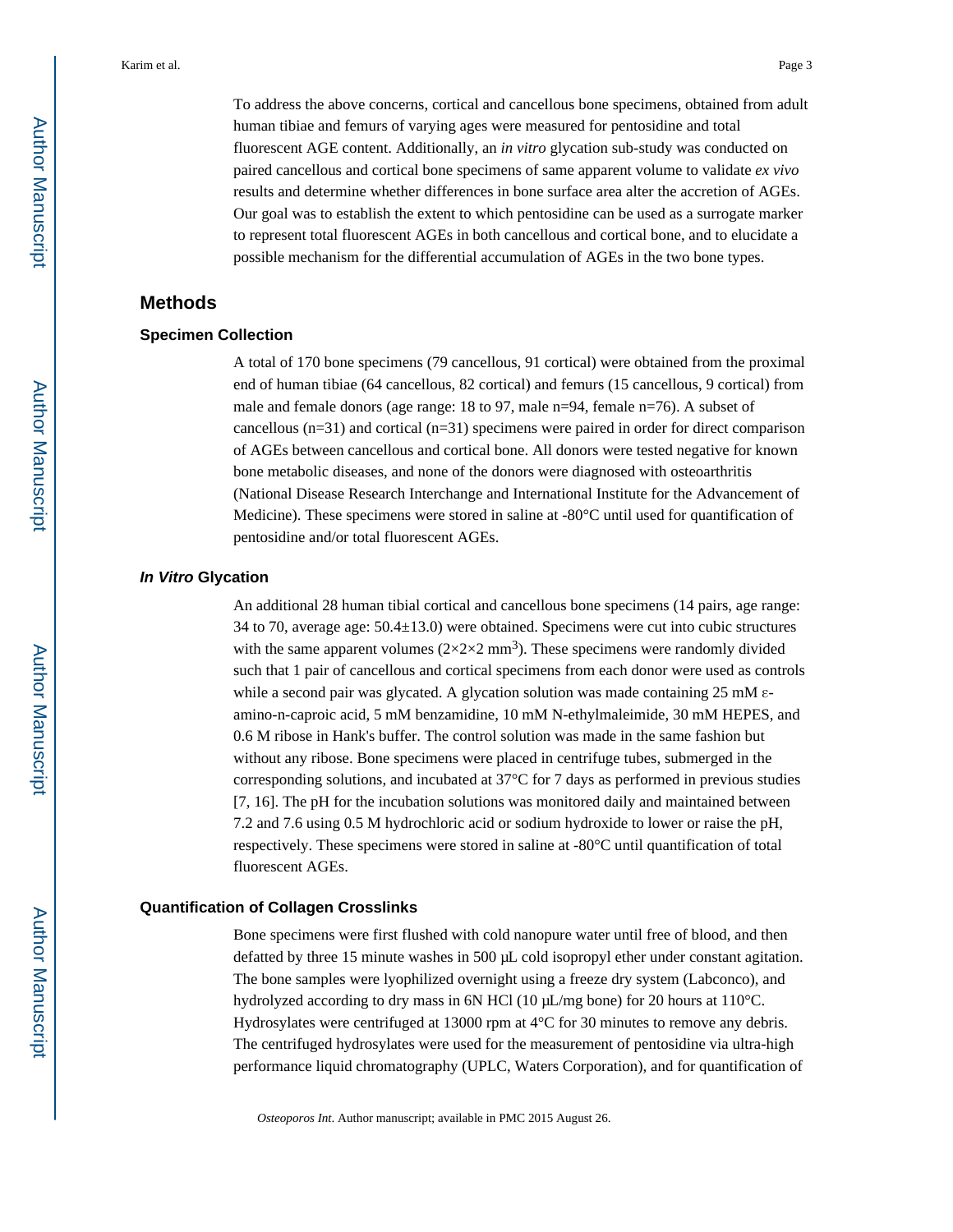total fluorescent AGE content through a fluorometric assay. All centrifuged hydrosylates were stored at -80°C in complete darkness until use.

Separations via ultra-high performance liquid chromatography for pentosidine were completed according to recently developed protocols [9]. Collagen purity using this methodology has been previously confirmed in our laboratory using sodium dodecyl sulfatepolyacrylamide gel electrophoresis. Additionally, intra- and inter-assay variability were both <2% [9]. Each hydrosylate was used to calculate collagen content after hydroxyproline measurement using a hydroxyproline kit (BioRad). A pentosidine stock (International Maillard Reaction Society, Case Western Reserve University) was used as an external standard. Routinely, separations were performed for all standards and each specimen hydrosylate. Separations for hydroxyproline were completed at 60°C with a flow rate of 0.5 mL/min (detector: 471 nm). For fluorescent crosslinks, separations were conducted at 40°C with a flow rate of 0.667 mL/min (pentosidine at 335/385 nm excitation/emission) [9]. The amount of collagen per sample was determined based on hydroxyproline quantity [17], and crosslink content was normalized to the amount of collagen in each specimen.

Total fluorescent AGEs were quantified similarly as in previous studies [7, 9]. Fluorescence was measured for quinine standards (stock: 10 μg/mL quinine per 0.1 N sulfuric acid) and hydrosylates at 360/460 nm excitation/emission using an Infinite 200 microplate reader (Tecan). A chloramine-T solution was added to hydroxyproline standards (stock: 2000 μg/mL L-hydroxyproline per 0.001 N HCl) and sample hydrosylates. The resulting solution was then incubated at room temperature to oxidize hydroxyproline. To quench residual chloramine-T, 3.15 M perchloric acid was added and incubated at room temperature. Finally, a p-dimethylaminobenzaldehyde solution was added and incubated for at 60°C. All standards and specimens were cooled at room temperature in darkness. The absorbance was measured at 570 nm using an Infinite 200 microplate reader (Tecan). Similar to pentosidine measurements, collagen content was calculated based on hydroxyproline quantity [17]. Total fluorescent AGEs were quantified in terms of ng quinine per mg collagen.

#### **Statistical Analyses**

Outliers were determined as values that were beyond two standard deviations from the mean of each group. Because data were not normally distributed for *in vivo* crosslink quantification, non-parametric statistical analyses were used. Spearman correlations were run between pentosidine and total fluorescent AGE content separately in cancellous and cortical groups. Mann Whitney Rank Sum tests were used to determine differences between cancellous and cortical groups in all specimens and also in paired subsets.

For the *in vitro* glycation sub-study the data were normally distributed and differences between cancellous and cortical specimens in control and glycated groups were determined using paired T-tests. All cancellous specimens were pooled together (control and glycated) as were cortical specimens. Differences between cancellous and cortical specimens were then determined for these pooled groups. All statistical tests were performed with SigmaStat version 2.03 and JMP Pro 9.0.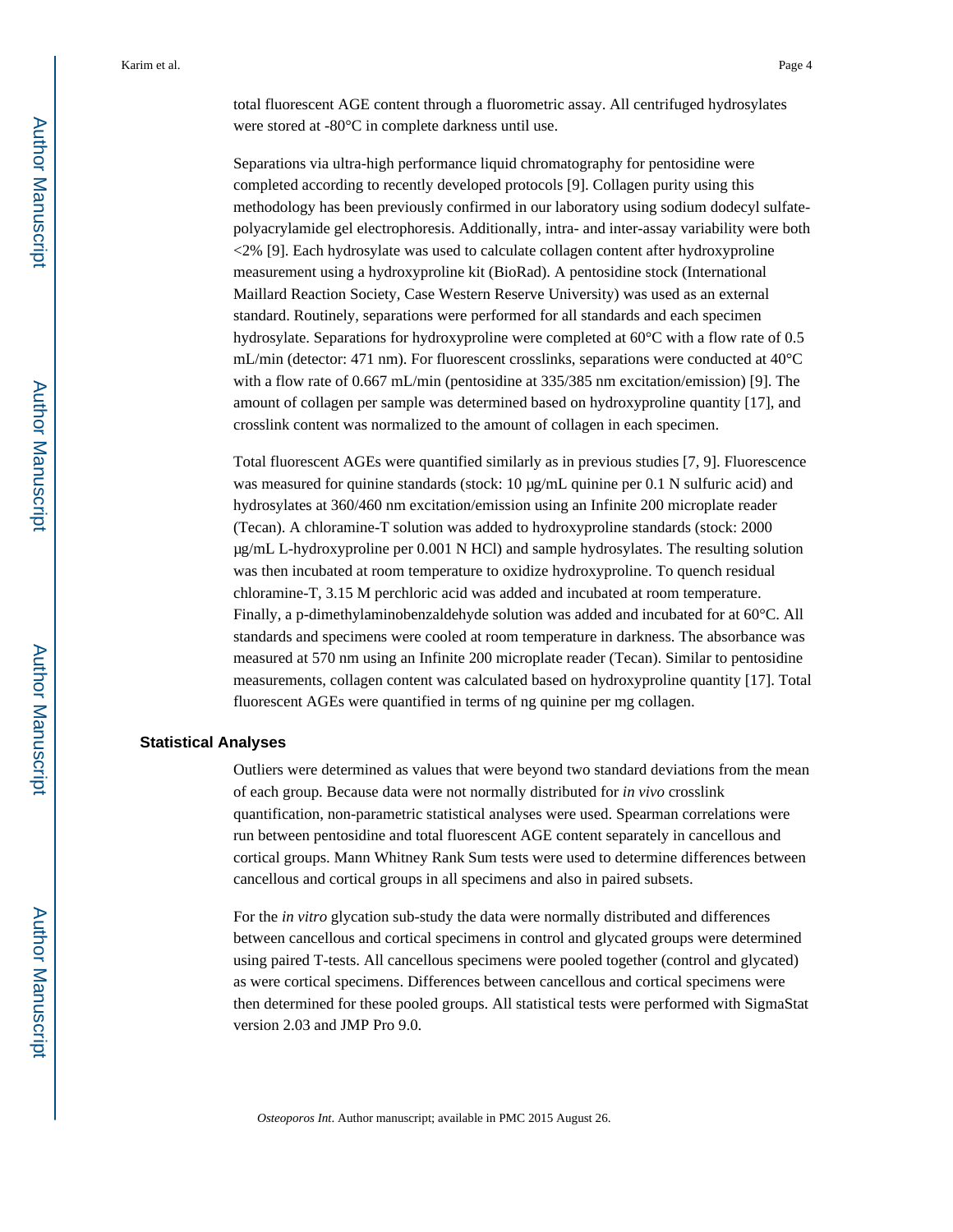# **Results**

#### **Age-Related Trends**

The cancellous group (n=79) had a mean age of  $61.4 \pm 20.0$  years while the cortical group  $(n=91)$  had an average age of 62.1  $\pm$  20.8 years. The age distribution of the two groups was statistically indistinguishable  $(p=0.66)$ . In cortical bone with both tibiae and femurs pooled together, donor age (Figure 1) was positively correlated with total fluorescent AGEs  $(r=0.486, p<0.0001)$ , but was not significantly associated with pentosidine (p=0.12). In contrast, neither total fluorescent AGEs ( $p=0.12$ ) nor pentosidine ( $p=0.09$ ) demonstrated a statistically significant relationship with donor age in cancellous bone with tibiae and femurs pooled together (Figure 1). However, in femurs alone (Figure 1), there were significant relationships between age and AGEs in cancellous ( $r=0.799$ ,  $p<0.001$ ) and cortical ( $r=0.750$ , p<0.001) bone. Additionally, there was also an association between age and pentosidine in both cancellous ( $r=0.280$ ,  $p<0.001$ ) and cortical ( $r=0.717$ ,  $p<0.001$ ) bone. In tibiae alone (Figure 1), there was a significant relationship between age and AGEs only in cortical bone  $(r=0.460, p<0.001)$ . Also, there was an association between age and pentosidine only in cancellous bone ( $r=0.385$ ,  $p<0.01$ ).

#### **Relationship between Pentosidine and Total Fluorescent AGEs**

Pentosidine and total fluorescent AGEs were positively correlated in cancellous bone in tibiae (r=0.314, p<0.05) and femurs (r=0.700, p<0.01). Similarly, this association was observed in cortical bone in tibiae ( $r=0.249$ ,  $p<0.05$ ), but not in femurs ( $p=0.422$ ). When tibiae and femurs were pooled together, we found that pentosidine had a significant positive correlation with total fluorescent AGEs in both cancellous ( $r=0.530$ ,  $p<0.0001$ , Figure 2) and cortical ( $r=0.226$ ,  $p<0.05$ , Figure 2) bone.

#### **Differences between Cancellous and Cortical Bone**

In tibiae alone, there was 1.9 times more pentosidine  $(p<0.001)$  and 4.7 times more total fluorescent AGEs  $(p<0.001)$  in cancellous than in cortical bone. However, no differences were observed in pentosidine  $(p=0.321)$  or total fluorescent AGEs  $(p=0.237)$  in femurs. When combined, there was 1.7 times more pentosidine  $(p<0.01)$  and 4.0 times more total fluorescent AGEs ( $p<0.001$ ) in cancellous than in cortical bone (Figure 3). In the paired subset, there was 2.9 times more AGEs ( $p<0.001$ ), but no significant difference in pentosidine (p=0.18) between cancellous and cortical bone. In the *in vitro* glycated substudy, glycated specimens had 59% and 85% more total AGEs than controls in cortical  $(p<0.01)$  and cancellous bone  $(p<0.01)$ , respectively. Cancellous bone had more total AGEs than cortical bone (Figure 4) in both control  $(+21\%$ , p=0.08) and glycated  $(+50\%$ , p<0.05) specimens as well as in both groups pooled together  $(+43\%, p<0.05)$ .

# **Discussion**

Conventionally, pentosidine is used as a surrogate biomarker of AGEs accumulation, but it is not known whether changes in pentosidine concentration quantitatively reflect the content of other possibly more abundant AGEs that are also associated with bone strength [11, 12]. Specifically, it was unknown whether pentosidine alone could be used as a reliable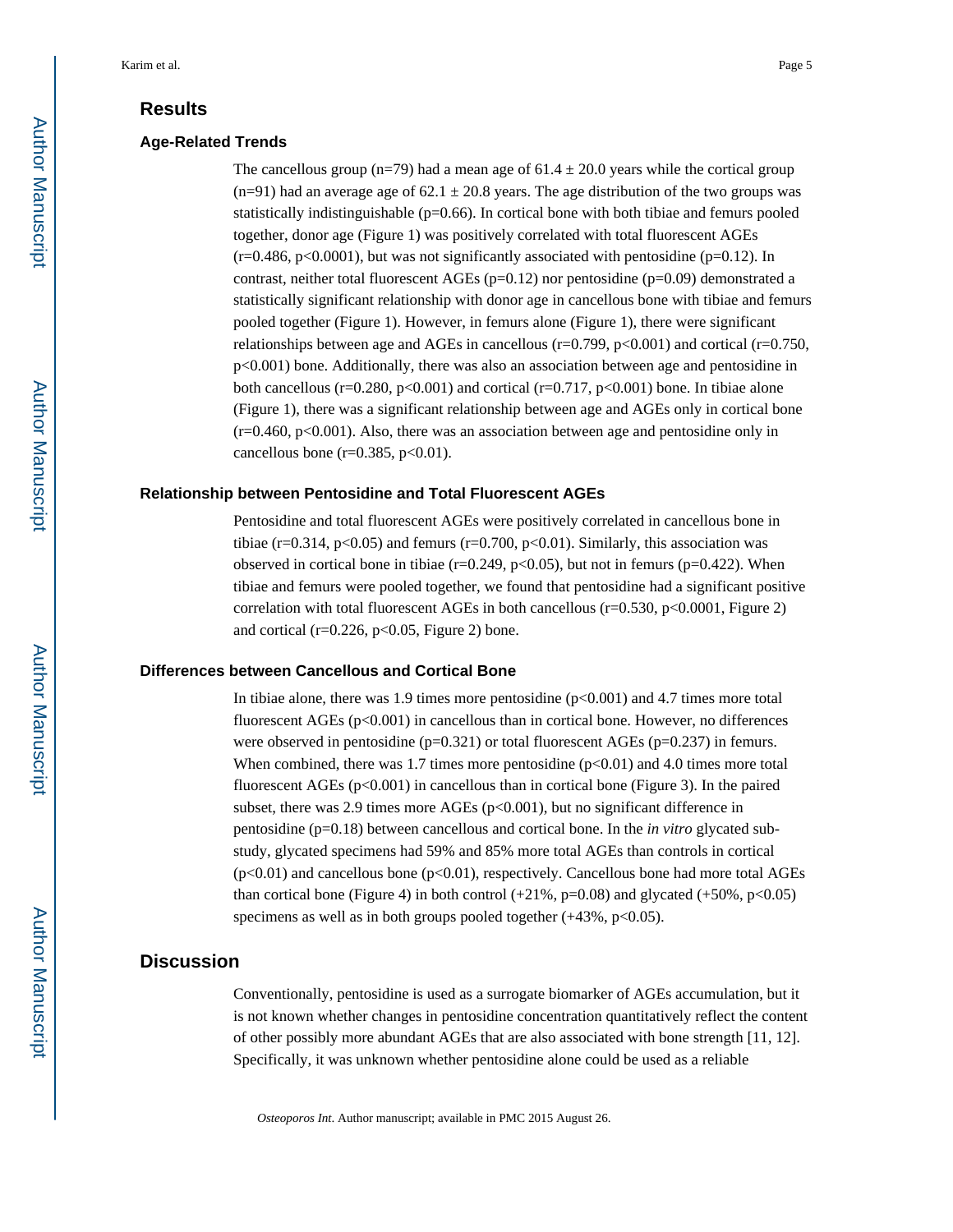representative of total AGEs to predict bone mechanical properties and fracture risk. Hence, we proposed to establish the association between pentosidine concentration and total fluorescent AGE content. We were able to measure both pentosidine and bulk fluorescent crosslink quantity from the same hydrosylates obtained from a very large selection of human cadaveric cancellous and cortical bone specimens. Furthermore, comparisons between cancellous and cortical bone were made in both paired and unpaired groups showing increased non-enzymatic glycation in cancellous compared to cortical bone. Paired and unpaired groups show the same trends although the level of statistical significance and power varied among the groups. The mechanism by which AGE formation differed between cancellous and cortical bone was unclear, which led us to conduct an *in vitro* glycation substudy to investigate AGE accumulation in the two bone types. Overall, we found that there was a significant positive relationship between pentosidine quantities and total fluorescent AGEs in cancellous and cortical bone, and that the increased quantities of these crosslinks in cancellous than in cortical bone may be accounted for by their different surface-to-volume ratios.

We found that total fluorescent AGEs and pentosidine showed strong associations with age in both cancellous and cortical bone in femur specimens only, but the same relationships were not observed in both bone types for tibial specimens. These results are consistent with previous work investigating bone toughness in both femurs and tibiae, which showed that age-related trends were more evident in femur specimens [18]. Similar to Odetti *et al*'s work in which specimens from both femurs and tibiae were pooled together, we also observed age-related trends in pooled specimens in cortical bone only while age-related trends in cancellous bone were not statistically significant [19]. Furthermore, relationships between pentosidine and total fluorescent AGEs as well as differences in cancellous and cortical bone had similar trends in both tibiae and femurs, but the level of statistical significance varied. These data suggest that there may be site-dependent differences in AGE accumulation in cancellous and cortical bone, but further investigation is needed with increased femur sample size to confirm these results. The remainder of our discussion is based on the analyses conducted on pooled data for tibia and femur specimens.

In our study, crosslink content was on the same order of magnitude as previously reported [7, 13, 20]. Previous work in a canine model elegantly demonstrates that the suppression of bone turnover in young healthy canine animals reduces turnover and subsequently increases bone AGE content [21]. Our samples taken from patients >60 years old, perhaps a more clinically relevant population, reveal that cancellous bone, which has biologically faster turnover, also has a higher accumulation of AGEs, suggesting that the rate of AGEs formation may also be altered with increasing age. We also acknowledge that only limited medical histories were available for some donors, and hence there is a possibility that some of the older donors used bisphosphonate drugs, which suppresses turnover. The reduced or imbalanced turnover in this study population would allow for longer exposure of collagen to the extracellular environment and lead to increased AGE production. The varying turnover rates in these donors may be one factor accounting for differences in cortical and cancellous bone (including age-related trends), but further work must be done to clarify and understand these trends.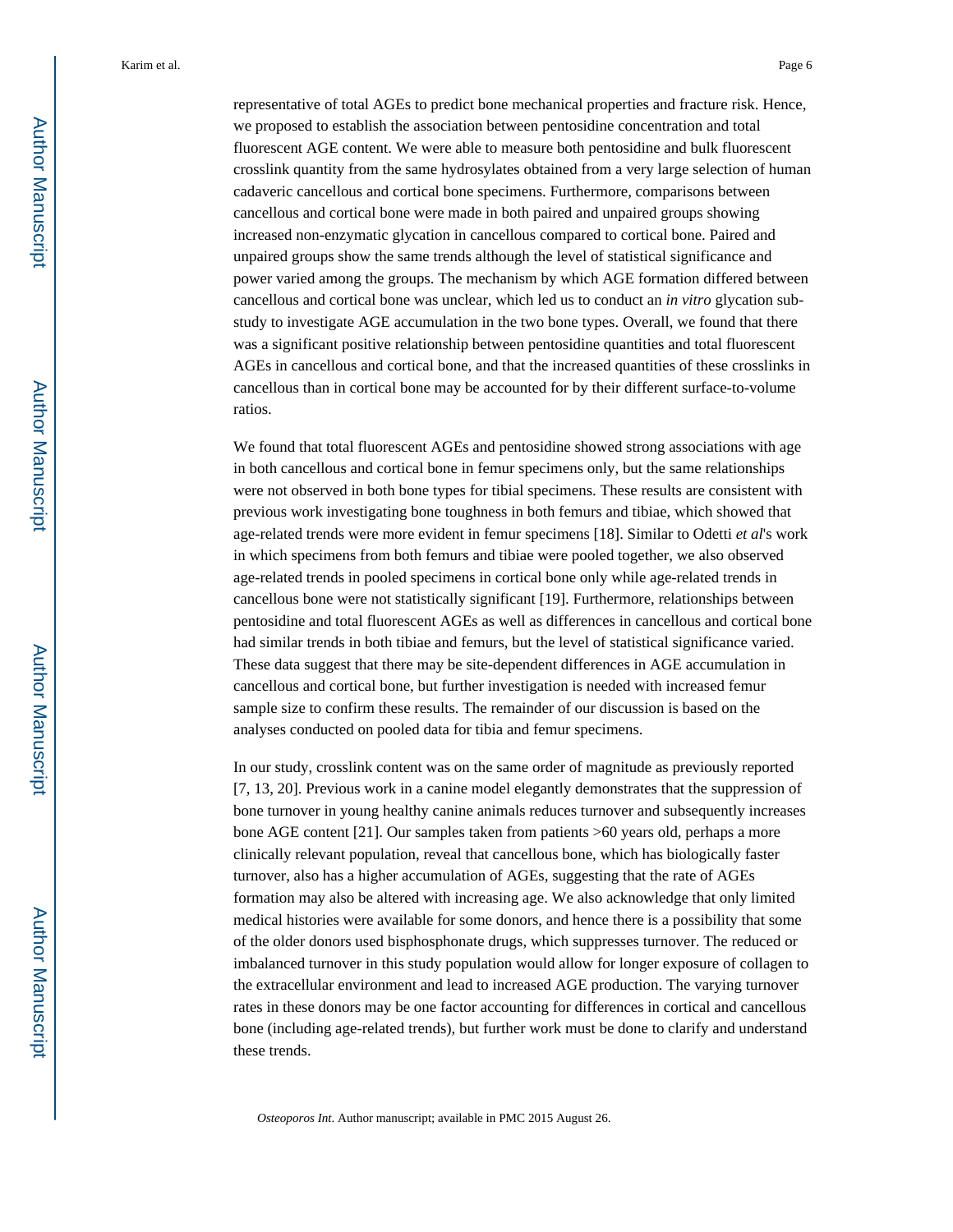Furthermore, the elderly, and particularly osteoporotic patients, have a higher prevalence of trabecular rods than plates [22-24]. Recent work in our laboratory showed that rods are more glycated than plates [25] and may be preferentially retained due to an inverse relationship between resorption and extent of glycation [26]. We did find that there were high levels of non-enzymatic glycation in cancellous bone, suggesting that the cancellous specimens in our study did contain older bone tissue.

In particular, the presence of more AGEs in cancellous than in cortical bone may reflect the influence of greater surface-to-volume ratio in cancellous than in cortical bone. Nonenzymatic glycation is a surface-based phenomenon and greater surface area in cancellous than in cortical bone (for the same bone volume) may indeed translate into a higher accumulation of AGEs. To investigate this idea, we performed an *in vitro* glycation substudy to induce the non-enzymatic glycation process on specimens that had the same apparent bone volume. The same apparent volume in cancellous and cortical bone specimens translates to having drastically different surface-to-volume ratios where cancellous bone would have increased access for sugars to reach the bone surface and interact with amino acid residues to form AGEs. Our *in vitro* results indeed support this hypothesis. Moreover, previous findings in our laboratory showed in cancellous bone that levels of total fluorescent AGEs (r=0.54, p<0.01) and pentosidine (r=0.38, p<0.05) were higher in specimens with greater structure model index (SMI) [25]. SMI is a computed measure based on the change in surface area per small increases in volume [27]. Hence, higher SMI represents higher surface-to-volume ratio of the trabecular structures, which would allow increased formation of AGEs, and these results further emphasize the role of bone surface-to-volume ratio in AGEs accumulation.

The above results are in contrast with a previous study by Odetti *et al* who found that cortical bone was more glycated than cancellous bone [19]. The bone specimens obtained by Odetti *et al*'s study were from patients undergoing surgery due to a fracture or loosening of a prosthetic implant while our specimens were obtained from non-fracture and non-prosthetic donors. Selection of specimens from an injury site introduces a bias as cancellous bone at injury sites undergo active remodeling and results in freshly formed bone that is more immature and consequently less glycated. Furthermore, specimens in our study were carefully paired and/or obtained from anatomically similar locations across selected donors.

We also found that in cancellous bone, pentosidine composed a small portion of the total fluorescent AGE content and explained only 28% of total fluorescent AGEs. The relationship between pentosidine and total fluorescent AGE quantity was even weaker in cortical bone where pentosidine explained only 5% of total fluorescent AGEs. The difference in association between pentosidine and total fluorescent AGEs in cortical compared to cancellous bone may be due to several reasons. First microarchitectural changes and a faster rate of bone loss with aging and disease in cancellous than in cortical bone [28] can affect the relationship between pentosidine and AGEs wherein the older and more glycated rods contain more pentosidine [25] that is more likely to form following Amadori rearrangement at a later stage of the glycation process. Furthermore, as demonstrated by our results, due to a greater access of sugar to bone surface, NEG may proceed faster and result in formation of more AGE crosslinks including pentosidine. More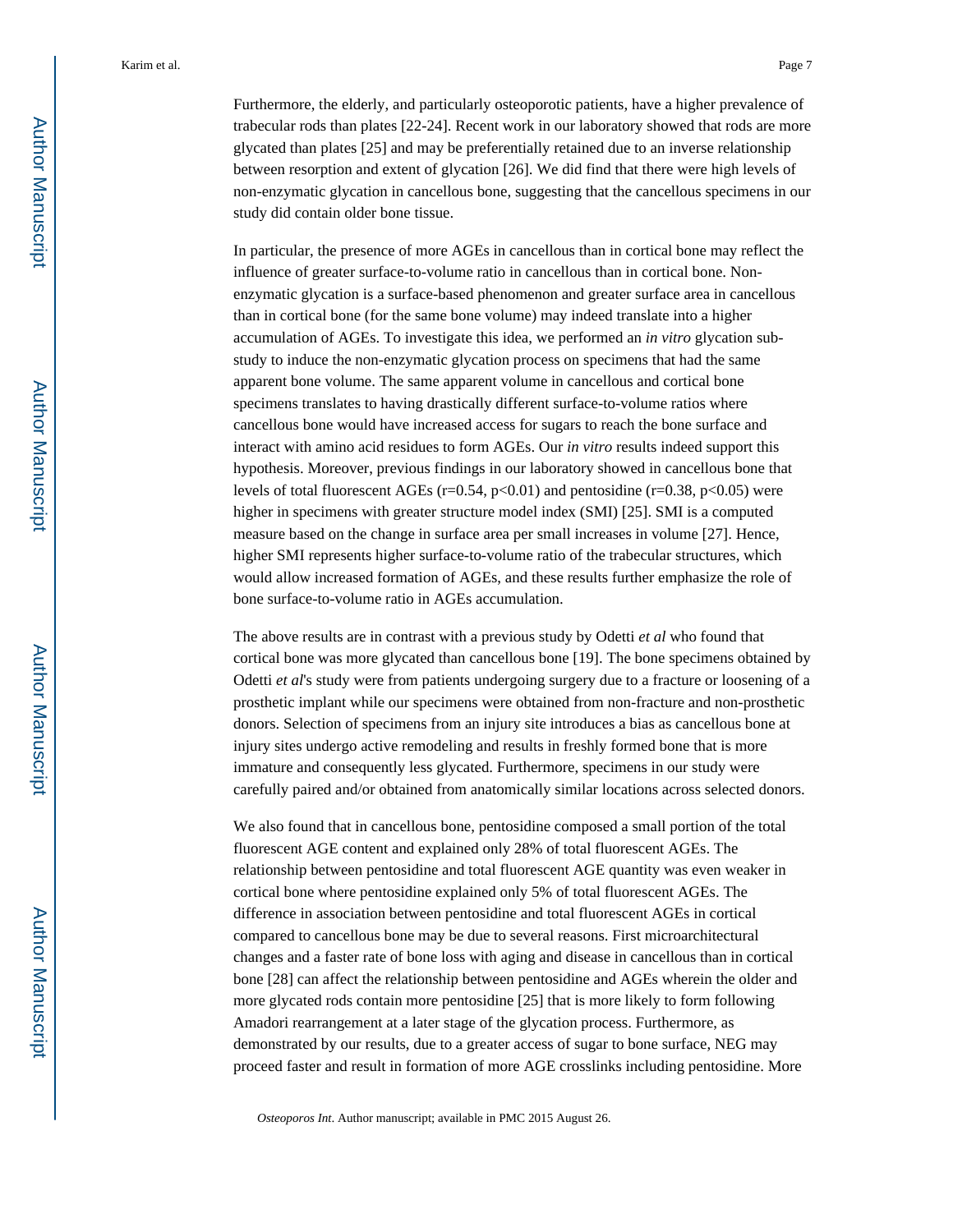dose- and time- dependent *in vitro* and *in vivo* studies are needed to determine the mechanistic basis of the relationship between AGEs and pentosidine in cortical and cancellous bone.

In conclusion, we observed that pentosidine accounts for a small proportion of total fluorescent AGEs accumulation in cancellous and cortical bone. The different relationships between pentosidine and total AGEs observed in cancellous ( $r^2$  =0.28, p<0.05) and cortical  $(r^2 = 0.05, p < 0.05)$  bone indicates the importance of quantifying total fluorescent AGEs rather than just pentosidine alone to comprehensively analyze the effect of non-enzymatic glycation on bone. Moreover, the increased AGEs in cancellous than in cortical bone may be the result of its increased surface-to-volume ratio, which allows cancellous bone increased access to extracellular sugars for crosslink formation. Because the relationship between pentosidine and total AGEs and their magnitude of accumulation differed in cancellous and cortical bone, it is important to consider each bone tissue type as separate entities when investigating the effects of non-enzymatic glycation on bone.

# **Acknowledgments**

This study was funded by National Institute on Aging grant AG20618 (Vashishth) and National Institute of General Medical Sciences training grant T32 GM067545 (Karim). Human cadaver bones were obtained from the International Institute for the Advancement of Medicine and also from the National Disease Research Interchange through the National Institutes of Health grant 5 U42 RR006042.

## **References**

- 1. Paul RG, Bailey AJ. Glycation of collagen: the basis of its central role in the late complications of ageing and diabetes. Int J Biochem Cell Biol. 1996; 28:1297–1310. [PubMed: 9022289]
- 2. Bailey AJ, Paul RG, Knott L. Mechanisms of maturation and ageing of collagen. Mech Ageing Dev. 1998; 106:1–56. [PubMed: 9883973]
- 3. Vashishth D. The role of the collagen matrix in skeletal fragility. Curr Osteoporos Rep. 2007; 5:62– 66. [PubMed: 17521507]
- 4. Robins SP, Bailey AJ. Age-related changes in collagen: the identification of reducible lysinecarbohydrate condensation products. Biochem Biophys Res Commun. 1972; 48:76–84. [PubMed: 5041882]
- 5. Knott L, Bailey AJ. Collagen cross-links in mineralizing tissues: a review of their chemistry, function, and clinical relevance. Bone. 1998; 22:181–187. [PubMed: 9514209]
- 6. Ahmed N, Argirov OK, Minhas HS, Cordeiro CA, Thornalley PJ. Assay of advanced glycation endproducts (AGEs): surveying AGEs by chromatographic assay with derivatization by 6 aminoquinolyl-N-hydroxysuccinimidyl-carbamate and application to Nepsilon-carboxymethyllysine- and Nepsilon-(1-carboxyethyl)lysine-modified albumin. Biochem J. 2002; 364:1–14. [PubMed: 11988070]
- 7. Tang SY, Zeenath U, Vashishth D. Effects of non-enzymatic glycation on cancellous bone fragility. Bone. 2007; 40:1144–1151. [PubMed: 17257914]
- 8. Saito M, Marumo K, Fujii K, Ishioka N. Single-column high-performance liquid chromatographicfluorescence detection of immature, mature, and senescent crosslinks of collagen. Anal Biochem. 1997; 253:26–32. [PubMed: 9356137]
- 9. Sroga GE, Vashishth D. UPLC methodology for identification and quantitation of naturally fluorescent crosslinks in proteins: a study of bone collagen. J Chromatogr B Analyt Technol Biomed Life Sci. 2011; 879:379–385.
- 10. Vashishth D. Advanced glycation end-products and bone fractures. IBMS BoneKEy. 2009; 6:268– 278.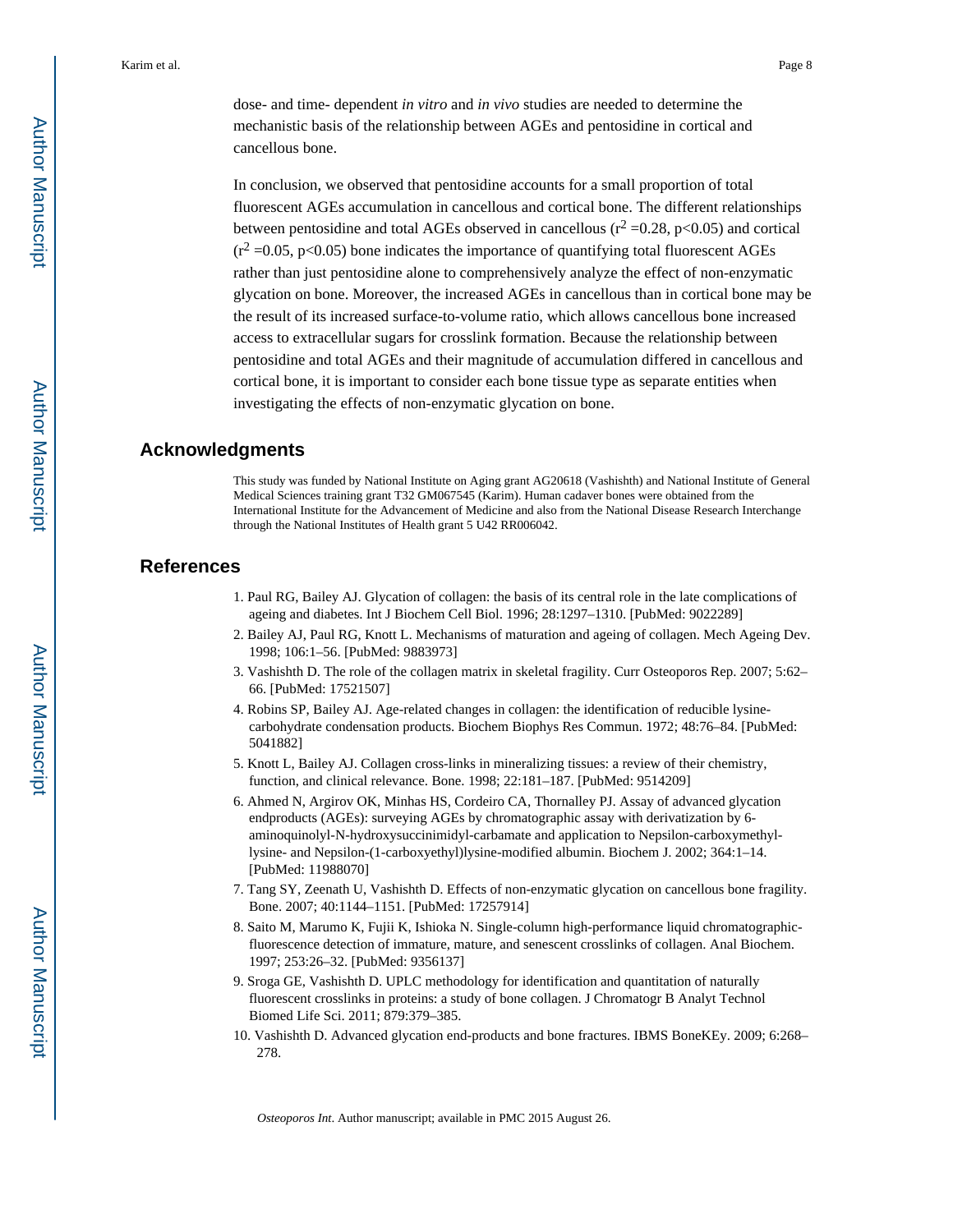- 11. Saito M, Marumo K. Collagen cross-links as a determinant of bone quality: a possible explanation for bone fragility in aging, osteoporosis, and diabetes mellitus. Osteoporos Int. 2010; 21:195–214. [PubMed: 19760059]
- 12. Wang X, Shen X, Li X, Agrawal CM. Age-related changes in the collagen network and toughness of bone. Bone. 2002; 31:1–7. [PubMed: 12110404]
- 13. Hernandez CJ, Tang SY, Baumbach BM, Hwu PB, Sakkee AN, van der Ham F, DeGroot J, Bank RA, Keaveny TM. Trabecular microfracture and the influence of pyridinium and non-enzymatic glycation-mediated collagen cross-links. Bone. 2005; 37:825–832. [PubMed: 16140600]
- 14. Dyer DG, Blackledge JA, Thorpe SR, Baynes JW. Formation of pentosidine during nonenzymatic browning of proteins by glucose. Identification of glucose and other carbohydrates as possible precursors of pentosidine in vivo. J Biol Chem. 1991; 266:11654–11660. [PubMed: 1904867]
- 15. Viguet-Carrin S, Garnero P, Delmas PD. The role of collagen in bone strength. Osteoporos Int. 2006; 17:319–336. [PubMed: 16341622]
- 16. Vashishth D, Gibson GJ, Khoury JI, Schaffler MB, Kimura J, Fyhrie DP. Influence of nonenzymatic glycation on biomechanical properties of cortical bone. Bone. 2001; 28:195–201. [PubMed: 11182378]
- 17. Gross J. Studies on the formation of collagen. I. Properties and fractionation of neutral salt extracts of normal guinea pig connective tissue. J Exp Med. 1958; 107:247–263. [PubMed: 13491760]
- 18. Norman TL, Yeni YN, Brown CU, Wang Z. Influence of microdamage on fracture toughness of the human femur and tibia. Bone. 1998; 23:303–306. [PubMed: 9737354]
- 19. Odetti P, Rossi S, Monacelli F, Poggi A, Cirnigliaro M, Federici M, Federici A. Advanced glycation end products and bone loss during aging. Ann N Y Acad Sci. 2005; 1043:710–717. [PubMed: 16037297]
- 20. Viguet-Carrin S, Roux JP, Arlot ME, Merabet Z, Leeming DJ, Byrjalsen I, Delmas PD, Bouxsein ML. Contribution of the advanced glycation end product pentosidine and of maturation of type I collagen to compressive biomechanical properties of human lumbar vertebrae. Bone. 2006; 39:1073–1079. [PubMed: 16829221]
- 21. Tang SY, Allen MR, Phipps R, Burr DB, Vashishth D. Changes in non-enzymatic glycation and its association with altered mechanical properties following 1-year treatment with risedronate or alendronate. Osteoporos Int. 2009; 20:887–894. [PubMed: 18850239]
- 22. Ding M, Hvid I. Quantification of age-related changes in the structure model type and trabecular thickness of human tibial cancellous bone. Bone. 2000; 26:291–295. [PubMed: 10710004]
- 23. Müller R, Gerber SC, Hayes WC. Micro-compression: a novel technique for the nondestructive assessment of local bone failure. Technol Health Care. 1998; 6:433–444. [PubMed: 10100946]
- 24. Hildebrand T, Laib A, Müller R, Dequeker J, Rüegsegger P. Direct three-dimensional morphometric analysis of human cancellous bone: microstructural data from spine, femur, iliac crest, and calcaneus. J Bone Miner Res. 1999; 14:1167–1174. [PubMed: 10404017]
- 25. Karim L, Vashishth D. Heterogeneous glycation of cancellous bone and its association with bone quality and fragility. PLoS One. 2012; 7:e35047. [PubMed: 22514706]
- 26. Valcourt U, Merle B, Gineyts E, Viguet-Carrin S, Delmas PD, Garnero P. Non-enzymatic glycation of bone collagen modifies osteoclastic activity and differentiation. J Biol Chem. 2007; 282:5691–5703. [PubMed: 17142454]
- 27. Hildebrand T, Rüegsegger P. Quantification of Bone Microarchitecture with the Structure Model Index. Comput Methods Biomech Biomed Engin. 1997; 1:15–23. [PubMed: 11264794]
- 28. Mundy GR. Pathogenesis of osteoporosis and challenges for drug delivery. Adv Drug Deliv Rev. 2000; 42:165–173. [PubMed: 10963834]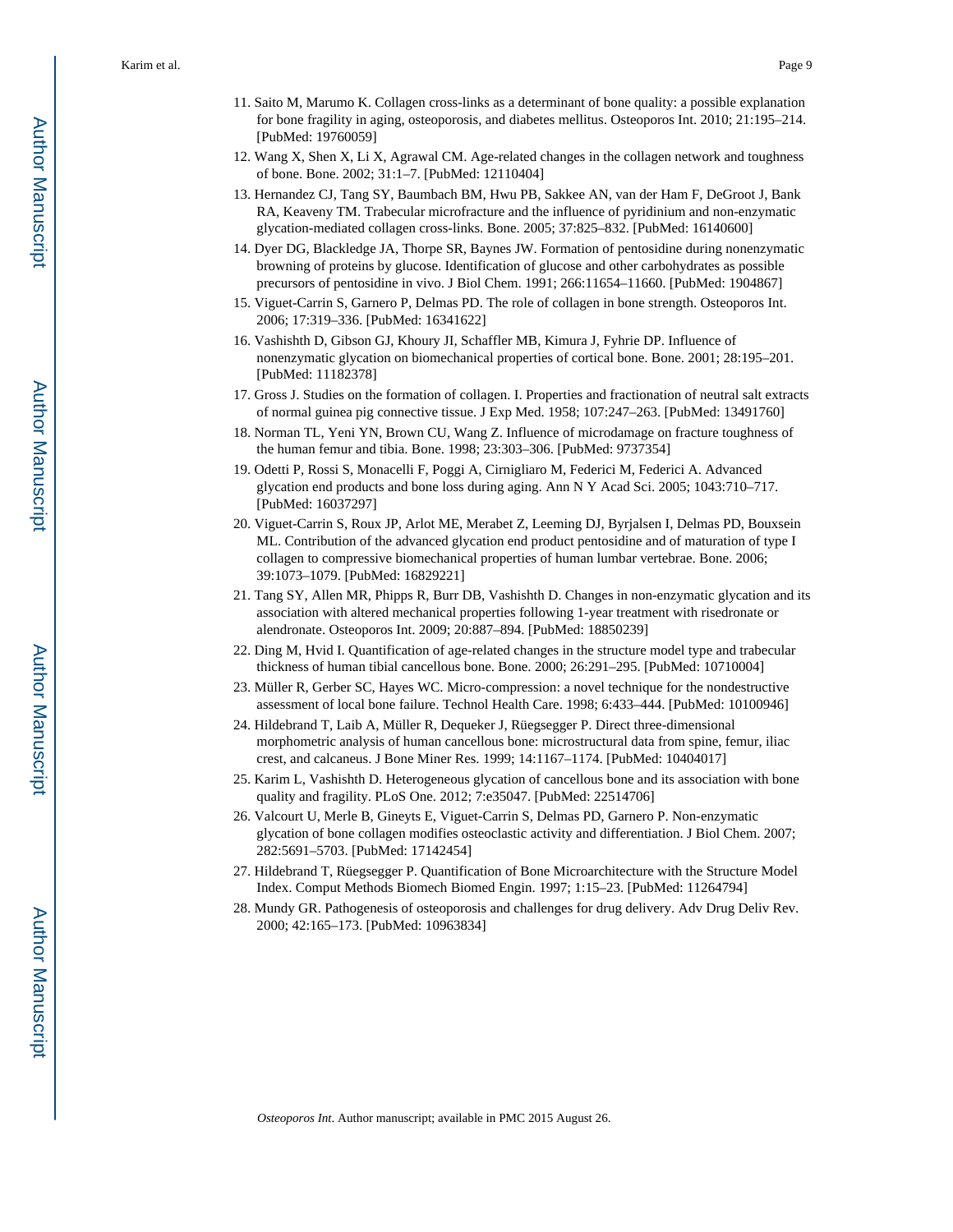



The relationship between advanced glycation end-products and age in (top) cancellous bone and (bottom) cortical bone. Data and representative linear fits for significant correlations are shown as a solid line for femurs and dotted line for tibiae.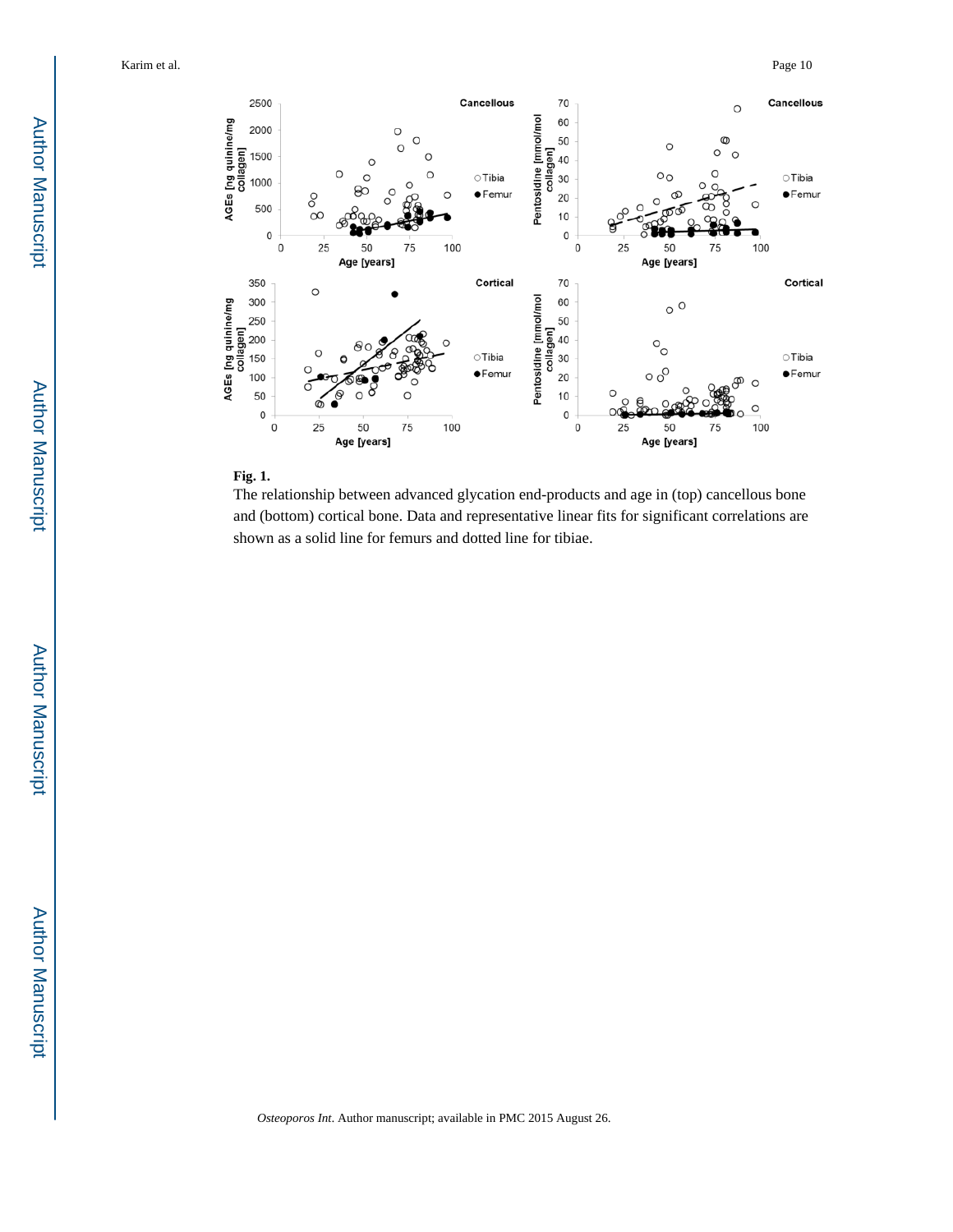

#### **Fig. 2.**

There is a relationship between pentosidine and total fluorescent AGEs in (left) cancellous bone and (right) cortical bone as determined by Spearman correlation.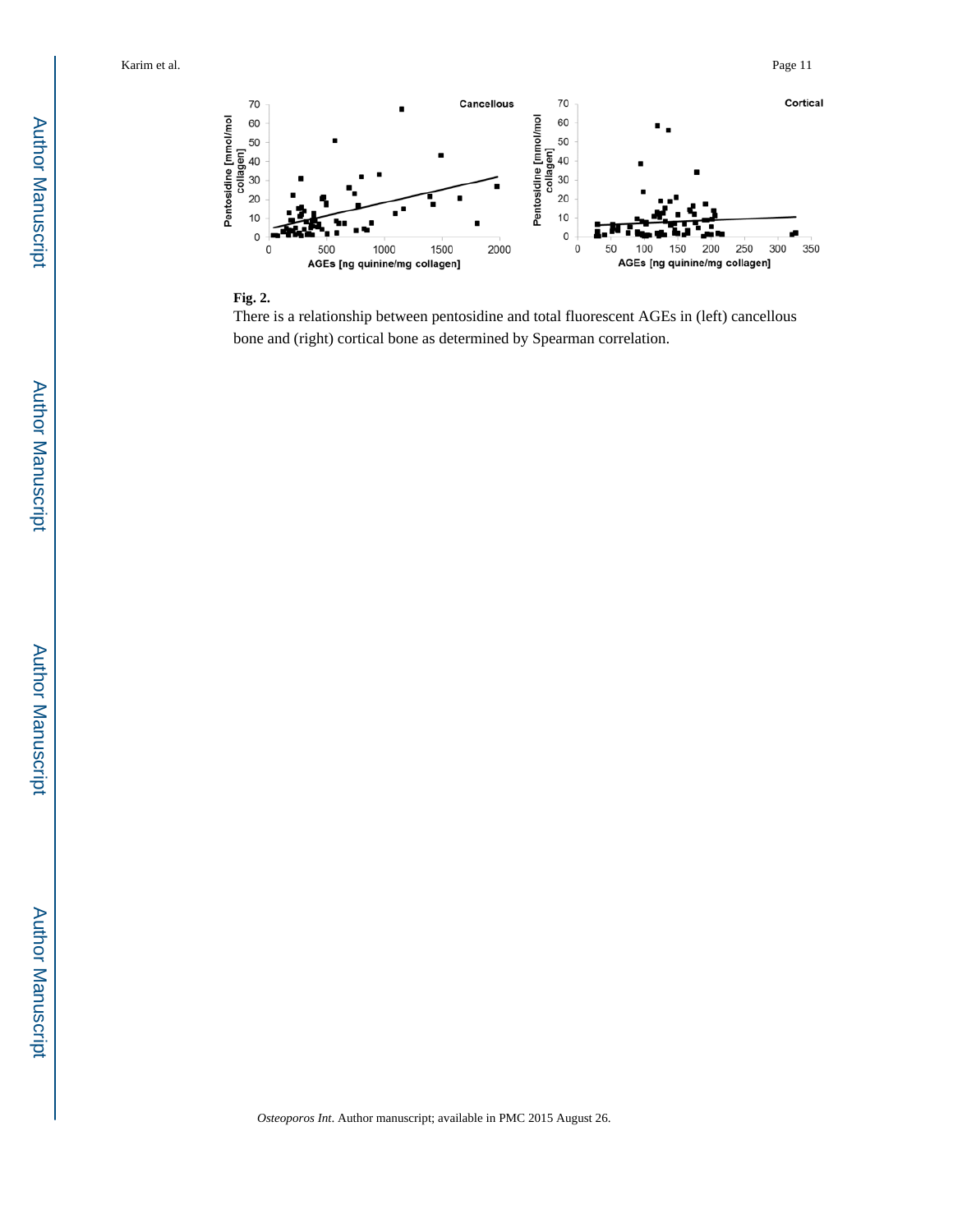

## **Fig. 3.**

In human cadaveric bone, there was significantly more (left) pentosidine and (right) total fluorescent AGEs in cancellous bone than in cortical bone. Asterisks denote significant differences.